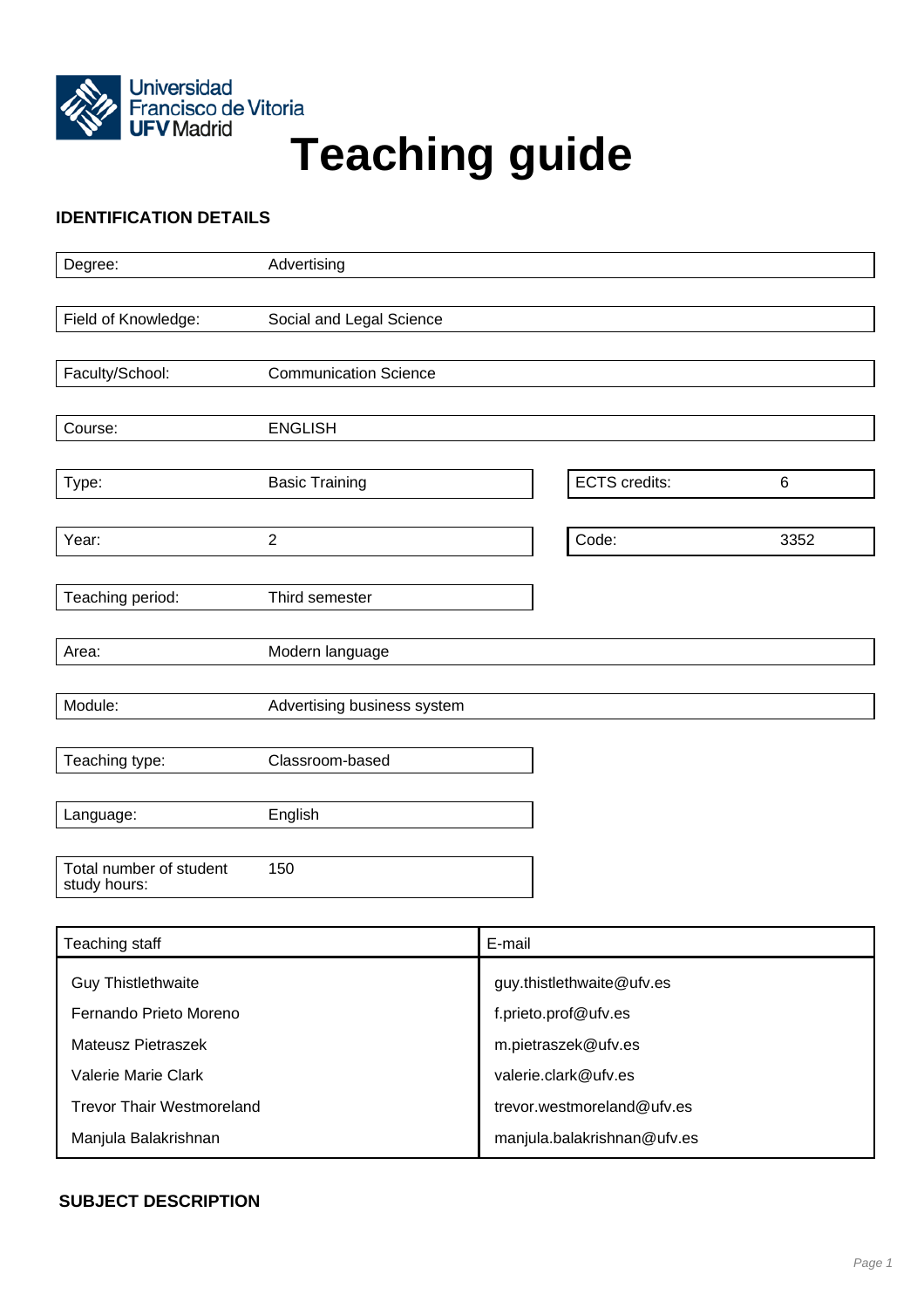Equip learners with the knowledge, skills and techniques which will enable them to use the English language as a tool for communication and in the workplace, in particular, within the area of Publicity. English is a compulsory course, which carries 6 ECTS credits, implying 150 hours of dedication on the learner's part. It is taught in the Third Semester of the Second Year of the Publicity Degree studies. English forms part of a well rounded, integral education focused on the learner in all of his or her harmoniously integrated dimensions (intelligence, will, emotional nature, sociability, abilities, skills…).

## **GOAL**

To develop and improve the learner's overall communicative skills in English through active listening and speaking, and in particular, to increase the learner's understanding and use of vocabulary and language structure as well as reading and writing skills.

#### **PRIOR KNOWLEDGE**

This course recommends students to have a basic knowledge of the English language, understanding that they have successfully completed the English Language Test Section in the Spanish State University Access Exam (EBAU). (See: The Common European Framework of Reference for Languages)

## **COURSE SYLLABUS**

A robust skills and language CEFR-aligned syllabus using contexts for learning new language that provide engaging real-life situations and stories exposing students to authentic English usage and providing realistic models for language prodution. It is designed to promote effective communication and helps to build learners' confidence with regular opportunities for meaningful practice using various methodologies like 'Flipped classrooms' and 'Cooperative learning'.

Lessons give students concrete learning objectives and a sense of progress. All sections have tasks that move from global to detailed understanding so students can achieve a good overall comprehension.

Reading and listening sections allow students to practise their receptive skills. The approach to grammar is inductive. Students are exposed to new language in context. Each grammar section prompts the studetnt to notice the feature in context and to discover its form and use, Students then have further

opportunities for controlled practice before using their new language in more authentic spoken or written output.

## **EDUCATION ACTIVITIES**

In second-language teaching-learning methodology, the how is as important as the what or even the final result.

The methodology applied in this course is therefore communicative, eclectic and collaborative. 'Communicative' implies active participation and involvement. 'Eclectic' takes into account different teaching-learning styles, allowing the student to develop and activate his/her own learning. 'Collaborative' provides the learner with the opportunity, both individually and in collaboration with others, to acquire more autonomy as well as a greater sense of responsibility for self and others. The teacher is a guide in this learning process. This communicative, eclectic, collaborative methodology implies,

IN CLASS:

Interactive class lectures Student presentations and student-led discussions Group and pair activities: role-plays, simulations, interviews, research, project work, online forums, etc. Feedback mechanisms Midterm and final written and/or oral exams

OUTSIDE OF CLASS: Independent study and preparation of class/group/pair work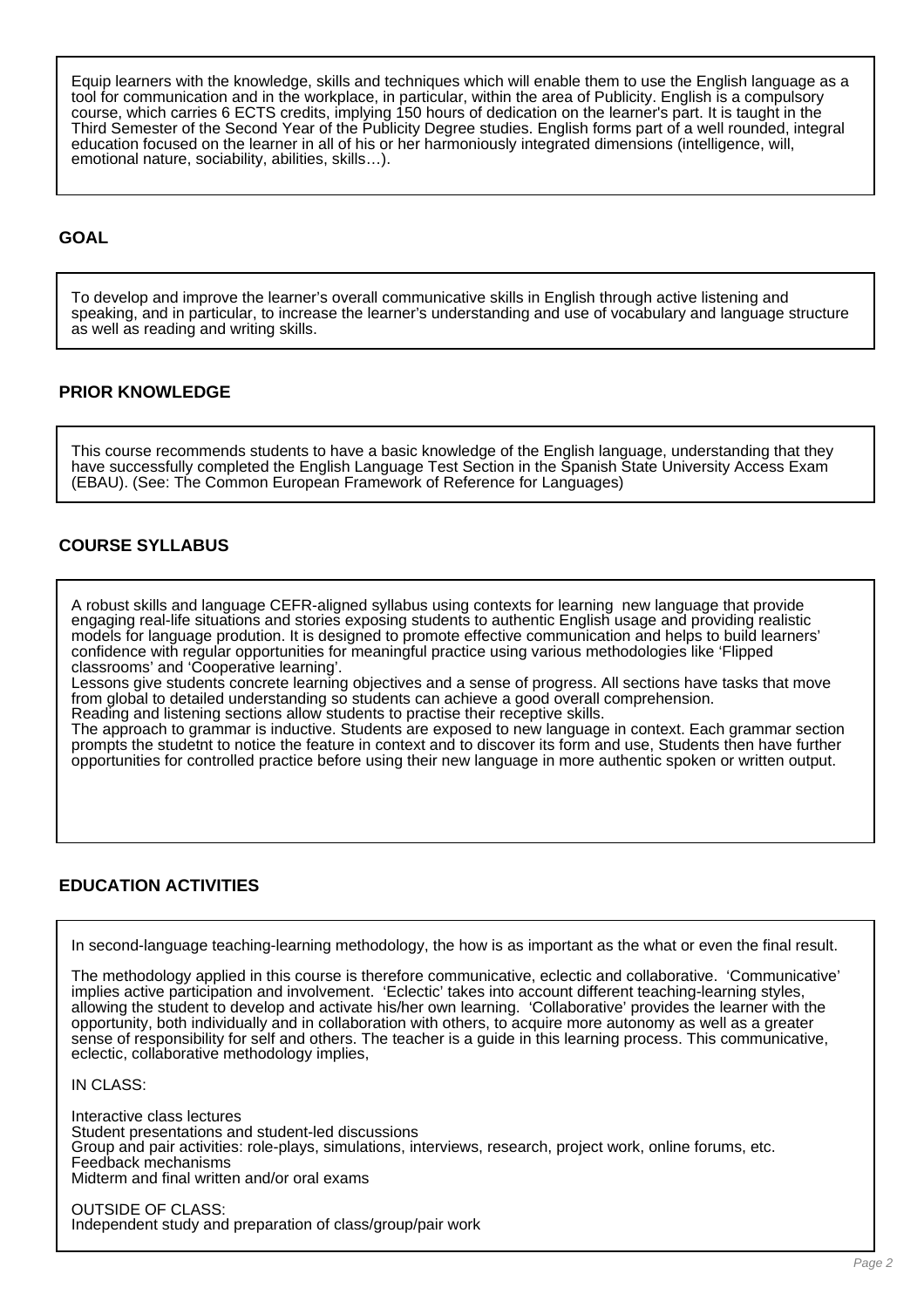# **DISTRIBUTION OF WORK TIME**

| CLASSROOM-BASED ACTIVITY                                                                                                                                                                                                                                                                     | INDEPENDENT STUDY/OUT-OF-CLASSROOM<br><b>ACTIVITY</b>                                                                                               |
|----------------------------------------------------------------------------------------------------------------------------------------------------------------------------------------------------------------------------------------------------------------------------------------------|-----------------------------------------------------------------------------------------------------------------------------------------------------|
| 60 hours                                                                                                                                                                                                                                                                                     | 90 hours                                                                                                                                            |
| Theoretical Classes / Lectures<br>Theoretical and practical workshops, seminars, conference,<br>round tables: (Work in small groups in order to go in depth<br>with specific content, individual or group tutorials)<br>Practical Classes and Presentations of Group Works<br>Assessment 60h | Individual and group work<br>Theoretical and practical study<br>Completion of assignments on UFV Virtu@I and /or<br>other multimedia platforms. 90h |

## **SKILLS**

#### **Basic Skills**

Students must have demonstrated knowledge and understanding in an area of study that is founded on general secondary education. Moreover, the area of study is typically at a level that includes certain aspects implying knowledge at the forefront of its field of study, albeit supported by advanced textbooks

Students must be able to apply their knowledge to their work or vocation in a professional manner and possess skills that can typically be demonstrated by coming up with and sustaining arguments and solving problems within their field of study

Students must have the ability to gather and interpret relevant data (usually within their field of study) in order to make judgments that include reflections on pertinent social, scientific or ethical issues

Students must be able to convey information, ideas, problems and solutions to both an expert and non-expert audience

Students must have developed the learning skills needed to undertake further study with a high degree of independence

#### **General Skills**

To gain a specific understanding of each of the subjects that make up the advertising syllabus.

#### **Specific skills**

To acquire the ability to express oneself fluently and effectively in English in order to convey messages and information in said language.

Develop oral and written communication in English

To analyse and appreciate the key ideas and content of texts in English; to discover the ideas, issues and messages incorporated within them and to make critical judgements about their form and content.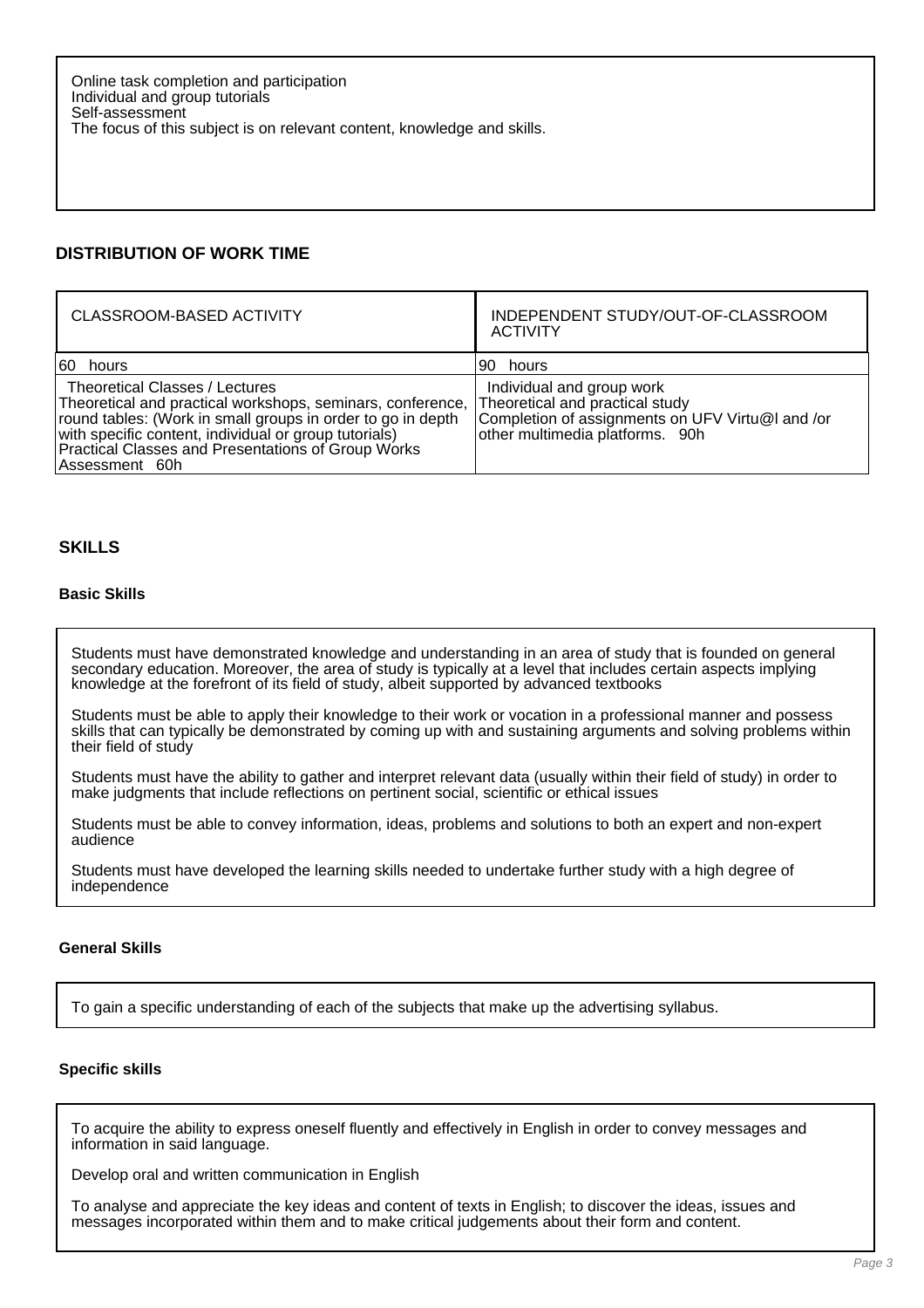To use the English language for professional development in an international context

## **LEARNING RESULTS**

The student writes using intelligible grammar and correct terminology in English

The student synthesises ideas and critically analyses issues in English

The student presents projects and assignments orally in English using multimedia resources

The student makes use of vocabulary related to the course content

#### **LEARNING APPRAISAL SYSTEM**

LEARNING APPRAISAL SYSTEM \*\*\*\*\*\*\*\*\*\*\*\*\*\*\*\*\*\*\*\*\*\*\*\*\*\*\*\*\*\*\*\*\*\*\*\*\*\*\*\*\*\*\*\*\*

CONTINUOUS EVALUATION SYSTEM \*\*\*\*\*\*\*\*\*\*\*\*\*\*\*\*\*\*\*\*\*\*\*\*\*\*\*\*\*\*\*\*\*\*\*\*\*\*\*\*\*\*\*\*\*

------------------------------------------------------------------------------------------------------------ ORDINARY EXAM PERIOD: Dec-Jan (1st SEMESTER) – May (2nd SEMESTER) ------------------------------------------------------------------------------------------------------------

BLOCK 1: WRITTEN EXAMS – 40%

-10% - Mid-term Exam. If a student does not sit the mid-term exam and does not present a formal excuse IN DUE TIME AND IN PROPER FORM, authorized by the PEC or the Director of the Degree, he/she loses this 10%.

-30% - Final Exam. To calculate an average with the Mid-term Exam, the student must obtain a minimum of 5/10 on the Final Exam.

NOTE: Students must obtain a PASS (5/10) in THE FINAL EXAM IN ORDER TO PASS THE SUBJECT and to calculate an overall grade average with blocks 2, 3 and 4.

BLOCK 2: ORAL ASSESSMENT- 30%

-Evaluated ORAL tasks completed in class throughout the semester, individually, in pairs and/or in groups (presentations, debates, discussions, simulations, interviews, etc).

NOTE: Students must obtain an overall PASS (5/10) in BLOCK 2, to calculate an overall grade average with BLOCKS 1, 3 and 4. STUDENTS MUST PASS THIS BLOCK IN ORDER TO PASS THE SUBJECT.

BLOCK 3: INDEPENDENT STUDY-WORK ASSESSMENT - 20%

-Completion of minimum 2 evaluated pieces of work, as stipulated by the teacher.

-Completion of regular homework assignments

-Completion of and participation in any online tasks.

-Attendance to tutorials when required.

NOTE: All tasks and assignments must be handed in IN DUE TIME AND PROPER FORM, as stipulated in the course calendar uploaded onto the Aula Virtual. If tasks and assignments are not handed in IN DUE TIME AND PROPER FORM, the mark for aforementioned tasks and assignments will be 'zero' (0). They will NOT be marked within the ordinary exam period if handed in after the deadline.

BLOCK 4: ATTITUDE AND PARTICIPATION – 10%

NOTE: Students who do not attend class on a regular basis and who do not have a formal "dispensa" authorized and communicated by the Degree automatically lose this 10%.

------------------------------------------------------------------------------------------------------ EXTRAORDINARY EXAM PERIOD: June -July (1st and 2nd SEMESTERS) ------------------------------------------------------------------------------------------------------

NOTE: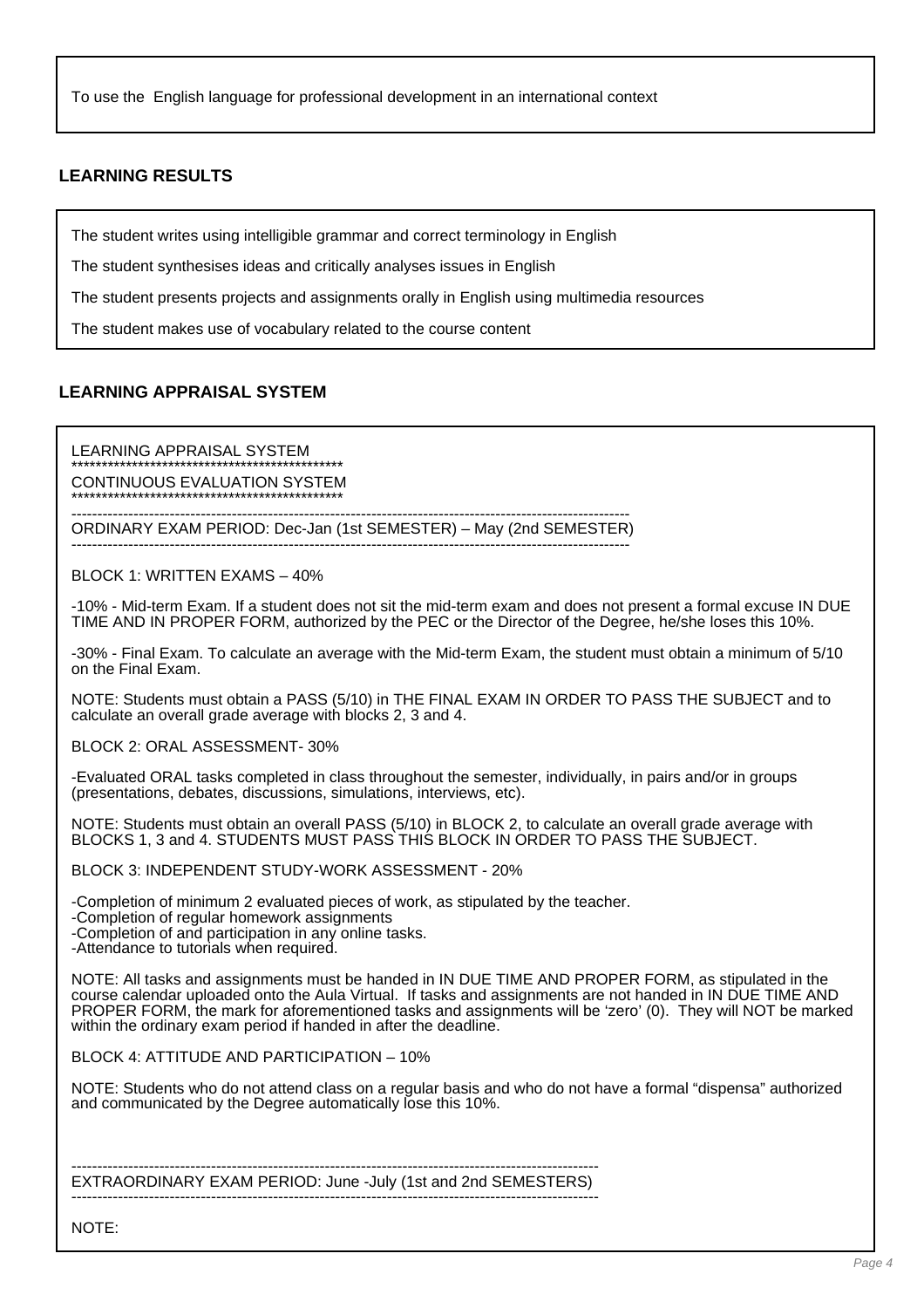1.Within one academic period, all passed marks from the different BLOCKS will be transferred from the ordinary to the extraordinary exam period.

2.Within one academic period, only those BLOCKS which have been failed in the ordinary exam period may be repeated in the extraordinary exam period.

3.No grades will be transferred from one academic year to the following academic year.

BLOCK 1: WRITTEN EXAM – 40%

-If BLOCK 1 has been failed, the student will be required to sit one written exam based on the contents covered throughout the course.

NOTE: Students must obtain an overall PASS (5/10) in BLOCK 1 to calculate an overall grade average with BLOCKS 2, 3 and 4. STUDENTS MUST PASS THE FINAL EXAM IN ORDER TO PASS THE SUBJECT.

BLOCK 2: ORAL ASSESSMENT- 30%

-If BLOCK 2 has been failed, the student will be required to carry out the required oral tasks from the ordinary exam period.

-The ORAL ASSESSMENT will take place on or before the officially published extraordinary exam date, unless indicated otherwise by the teacher.

NOTE: Students must obtain an overall PASS (5/10) in BLOCK 2 to calculate an overall grade average with BLOCKS 1, 3 and 4. STUDENTS MUST PASS THIS BLOCK IN ORDER TO PASS THE SUBJECT.

BLOCK 3: INDEPENDENT STUDY-WORK ASSESSMENT - 20%

-If BLOCK 3 has been failed, the student will have the opportunity to repeat and/or submit one or more major pieces of course-related work BY OR BEFORE the official final exam date in the extraordinary period unless indicated otherwise by the teacher.

BLOCK 4: ATTITUDE AND PARTICIPATION – 10%

- The mark for this block will be transferred from the ordinary period to the extraordinary period.

\*\*\*\*\*\*\*\*\*\*\*\*\*\*\*\*\*\*\*\*\*\*\*\*\*\*\*\*\*\*\*\*\*\*\*\*\*\*\*\*\*\*\*\*\* ALTERNATIVE EVALUATION SYSTEM \*\*\*\*\*\*\*\*\*\*\*\*\*\*\*\*\*\*\*\*\*\*\*\*\*\*\*\*\*\*\*\*\*\*\*\*\*\*\*\*\*\*\*\*\*

NOTE: This system only applies for those students who are: repeating the course; have an official 'dispensa' signed by the dean of the corresponding faculty; or are on an international exchange program, therefore automatically having a 'dispensa'. IT IS THE STUDENT'S RESPONSIBILITY TO BE INFORMED REGARDING COURSE REQUIREMENTS, DEADLINES AND EXAM DATES, AS WELL AS TO CONTACT HIS/HER TEACHER. STUDENTS MUST CONTACT THEIR TEACHER WITHIN TWO WEEKS FROM THE BEGINNING OF THE TERM.

------------------------------------------------------------------------------------------------------------ ORDINARY EXAM PERIOD: Dec-Jan (1st SEMESTER) – May (2nd SEMESTER) ------------------------------------------------------------------------------------------------------------

BLOCK 1: WRITTEN EXAM – 50%

-The student will be required to sit one written exam based on the contents covered throughout the course.

NOTE: Students must obtain an overall PASS (5/10) in BLOCK 1 to calculate an overall grade average with BLOCKS 2 and 3. STUDENTS MUST PASS THE FINAL EXAM IN ORDER TO PASS THE SUBJECT.

BLOCK 2: ORAL ASSESSMENT- 30%

-The student will be required to carry out ORAL tasks as stipulated by the teacher.

-The ORAL ASSESSMENT will take place on or before the officially published extraordinary exam date, unless indicated otherwise by the teacher.

NOTE: Students must obtain an overall PASS (5/10) in BLOCK 2 to calculate an overall grade average with BLOCKS 1 and 3. STUDENTS MUST PASS THIS BLOCK IN ORDER TO PASS THE SUBJECT.

BLOCK 3: INDEPENDENT STUDY-WORK ASSESSMENT - 20%

-Completion of evaluated pieces of work, as stipulated by the teacher.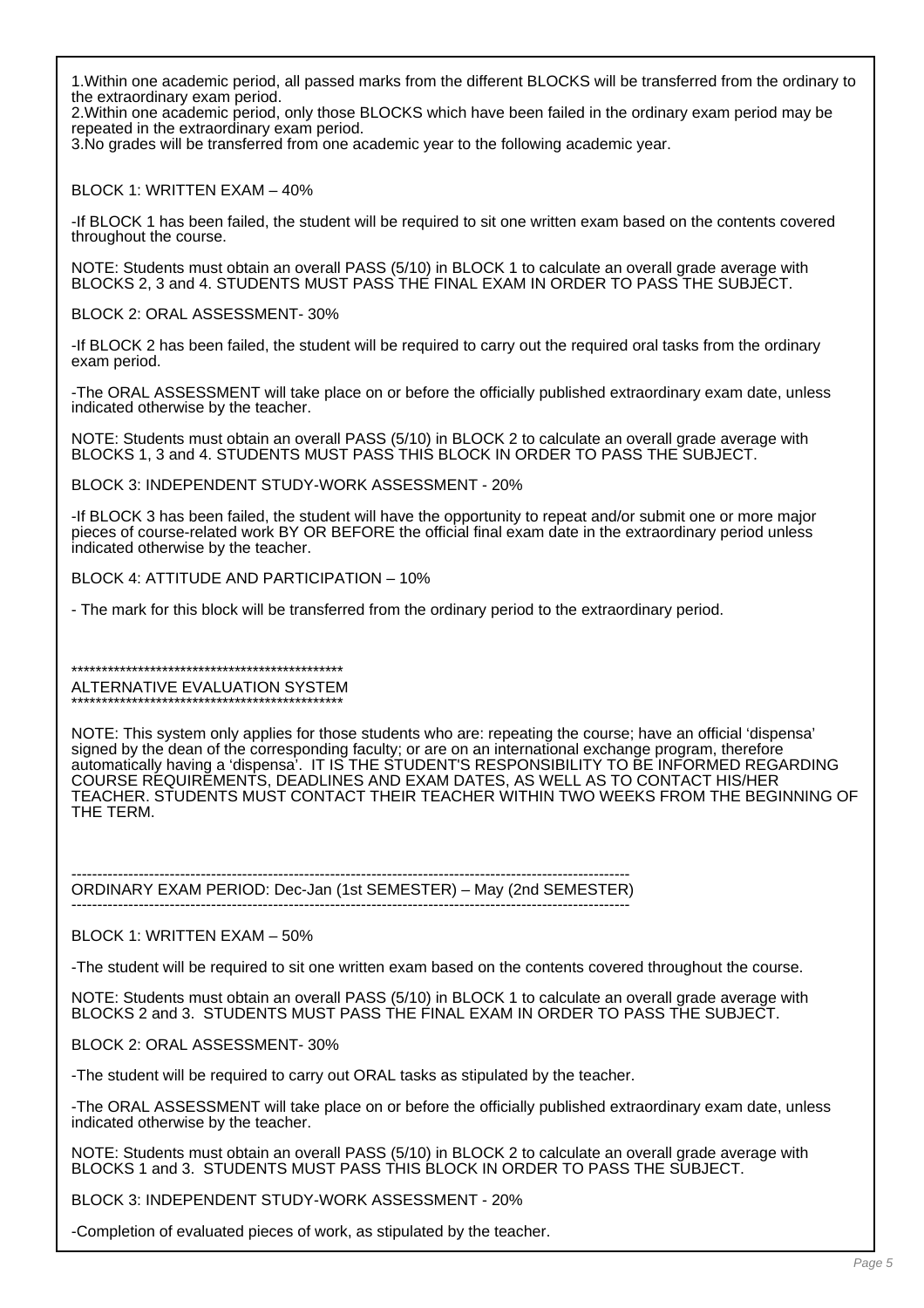-Completion of regular homework assignments (to be handed in through the Aula Virtual or by email). -Completion of and participation in any online tasks. -Attendance to tutorials when required.

NOTE: All tasks and assignments must be handed in BY OR BEFORE THE LAST DAY OF CLASS ACCORDING TO THE OFFICIAL COURSE CALENDAR OR AS STIPULATED BY YOUR TEACHER. If tasks and assignments are not handed in by or before this date, the mark for aforementioned tasks and assignments will be 'zero' (0). They will NOT be marked within the ordinary exam period if handed in after this deadline.

------------------------------------------------------------------------------------------------------ EXTRAORDINARY EXAM PERIOD: June -July (1st and 2nd SEMESTERS) ------------------------------------------------------------------------------------------------------

#### NOTE:

1.Within one academic period, all passed marks from the different BLOCKS will be transferred from the ordinary to the extraordinary exam period.

2.Within one academic period, only those BLOCKS which have been failed in the ordinary exam period may be repeated in the extraordinary exam period.

3.No grades will be transferred from one academic year to the following academic year.

#### BLOCK 1: WRITTEN EXAM –50%

-The student will be required to sit one written exam based on the contents covered throughout the course.

NOTE: Students must obtain an overall PASS (5/10) in BLOCK 1 to calculate an overall grade average with BLOCKS 2 and 3. STUDENTS MUST PASS THE FINAL EXAM IN ORDER TO PASS THE SUBJECT.

BLOCK 2: ORAL ASSESSMENT- 30%

-The student will be required to carry out the required oral tasks from the ordinary exam period -The ORAL ASSESSMENT will take place on or before the officially published extraordinary exam date, unless indicated otherwise by the teacher.

NOTE: Students must obtain an overall PASS (5/10) in BLOCK 2 to calculate an overall grade average with BLOCKS 1 and 3. STUDENTS MUST PASS THIS BLOCK IN ORDER TO PASS THE SUBJECT.

BLOCK 3: INDEPENDENT STUDY-WORK ASSESSMENT – 20%

-The student will have the opportunity to repeat and/or submit one or more major pieces of course-related work BY OR BEFORE the official final exam date in the extraordinary period.

\*\*\*\*\*\*\*\*\*\*\*\*\*\*\*\*\*\*\*\*\*\*\* FURTHER NOTES: \*\*\*\*\*\*\*\*\*\*\*\*\*\*\*\*\*\*\*\*\*\*\*

1.Coursework deadlines are established at the beginning of the course. No work will be accepted after the due date.

2. Only the coursework stipulated will count towards the final grade. Additional pieces of work with the aim of raising one's overall grade will not be accepted.

3. In the event of plagiarism or other dishonest activity related to the evaluation process, the UFV regulations to the effect will be applied. All degree students must understand that they are subject to the rules of coexistence (la Normativa de Convivencia) of the university, whereby special attention is paid to any infraction attributed to plagiarism and/or cheating on an exam, which are considered as serious faults in agreement with Article 7 in the aforementioned rules.

4.Students are responsible for contacting their subject teacher within the first week after receiving notification of having obtained a 'dispensa'. Students are also responsible for being informed regarding and complying with the course requirements.

5.Honorable Mention: An honorable mention is recognition of excellence. It is awarded exclusively to students who stand out from their peers academically, as well as in attitude, dedication and teamwork. This decision lies exclusively with the subject teacher.

6. Students MUST PASS BOTH BLOCKS 1 AND 2 in order to pass the subject.